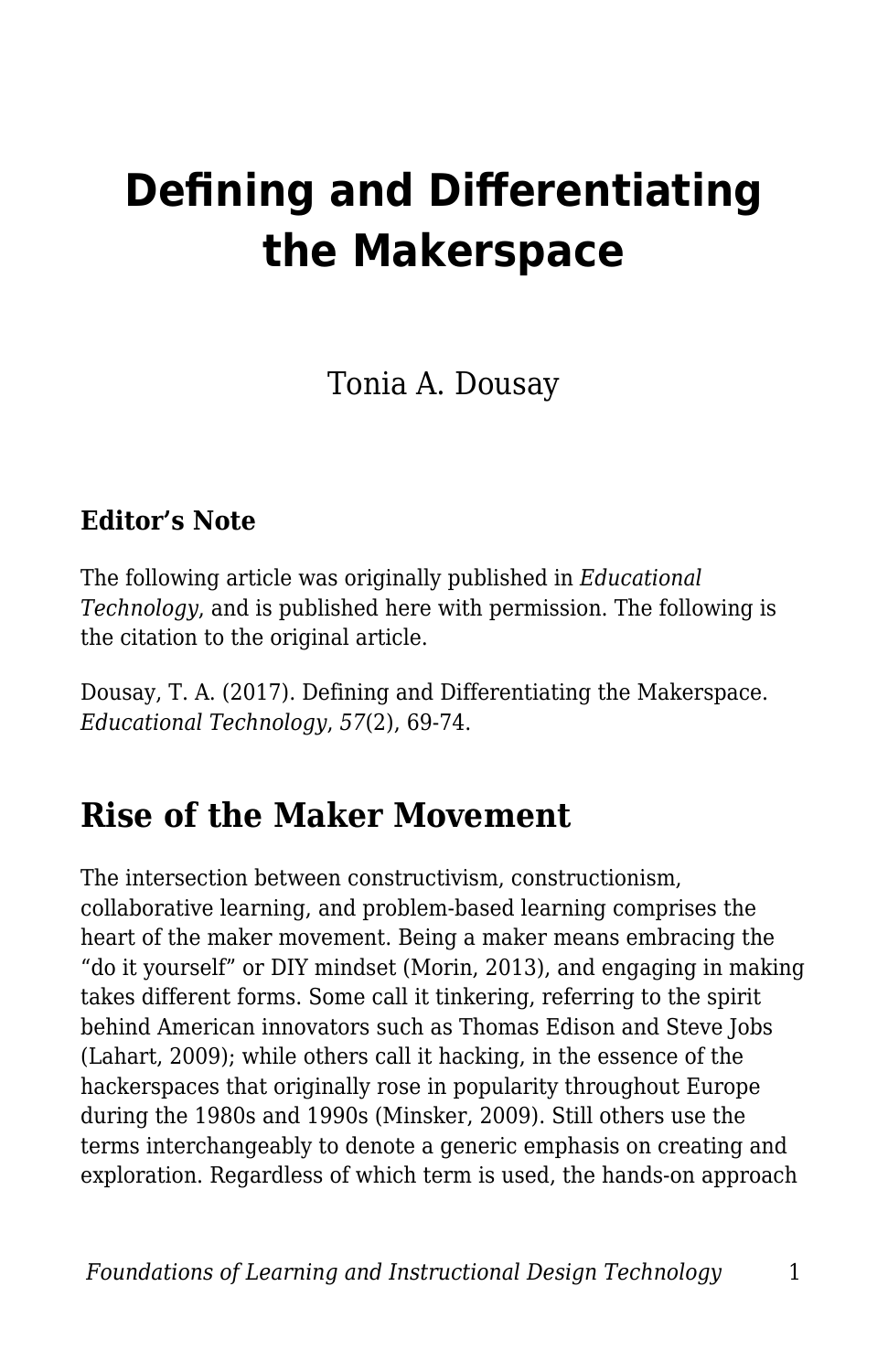to learning from experts and informal structure with particular attention on a truly personal, intrinsic endeavor (Kurti, Kurti, & Fleming, 2014) situates making firmly between constructivism and constructionism. In other words, the social nature of learning defined in constructivism (Vygotsky, 1978) takes shape in a makerspace through interacting with others, learning from those more experienced, proceeding at the learner's own pace, and disconnecting from most formal learning expectations. The relationship to constructionism (Papert & Harel, 1991) arises naturally through the focus on making something and the learning that occurs through that process. The very nature of working with others when making, hacking, or tinkering creates opportunities for collaborative learning through problem and/or project-based means. In the midst of this booming informal learning phenomenon, however, it provides a prime opportunity for PK-12 schools and universities to explore the implications for formal learning.

While the maker movement itself seems broad and general, the physical spaces that host making activities are even more varied. "Makerspaces are informal sites for creative production in art, science, and engineering where people of all ages blend digital and physical technologies to explore ideas, learn technical skills, and create new products" (Sheridan et al., 2014, p. 505). The emphasis on the informal and exploration translates to a wide variety of spaces including public libraries, community centers, PK-12 classrooms, and even university facilities. From the Chicago Public Library's *Maker Lab* to the *Creation Station* at the St. Helena branch of Beaufort County Library in South Carolina (Ginsberg, 2015), public libraries large and small see the potential of and value in making. One of the oldest community spaces, The Geek Group out of Grand Rapids, MI, began as a collaboration between community members and Grand Valley State University, in the mid 1990s to facilitate innovation, play, and learning. Now a global group with more than 25,000 members, the primary facility provides space for members "to build projects and prototypes, collaborate with other members, take classes in their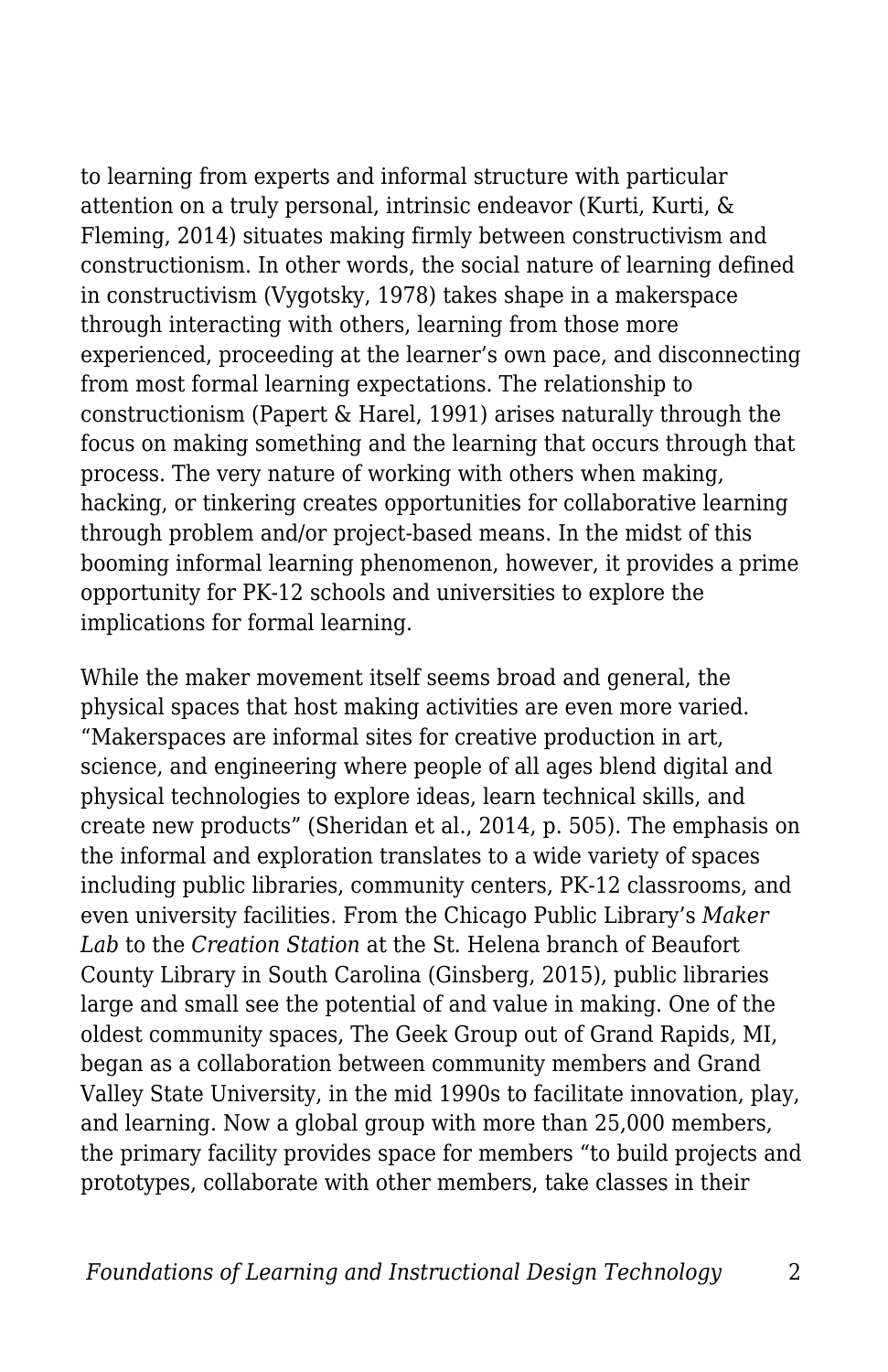areas of interest, and teach classes in their areas of expertise" (The Geek Group, n.d., para. 4). Each of these spaces, regardless of host, include diverse approaches to equipment, space, and activities that operate in the spirit of the maker movement.

# **A Framework for Defining Makerspaces**

Characteristics or profiles of spaces take on different dimensions under closer scrutiny. Websites such as Makerspace.com, Hackerspaces.org, and Mobilemakerspace.com maintain usergenerated directories and profiles. A review of these directories and an examination of the individual space characteristics generates considerations for location, technology and tools available, personnel, and access. Spaces can be in a permanent facility that houses the space and all related equipment and staff or hosts the space for specific events. For example, some community spaces make arrangements to reserve and use public libraries or other community facilities on a regular basis for meetings and special events. Partnerships like the Center for P-20 Engagement at Northern Illinois University operate as more of a mobile space, coordinating the expertise, equipment, and supplies for special events hosted in various places. The tools and technology in a space are perhaps the most varied aspect. Permanent facilities tend to design spaces around shops or areas focused on specialized tasks and skills. These areas include mechanical repair and electronics, woodworking and fabrication, cooking and crafting, and computer labs with digital technologies (Sheridan et al., 2014). In other words, tools and activities range between industrial arts and digital technologies, including everything in between. With respect to staffing makerspaces, there are three primary approaches; paid personnel, volunteers, and blended. The majority of spaces tend towards the blended approach, making use of operating budgets, when available, to pay coordinators like safety, event, and/or director. Expertise in spaces is almost universally provided on a volunteer basis, but some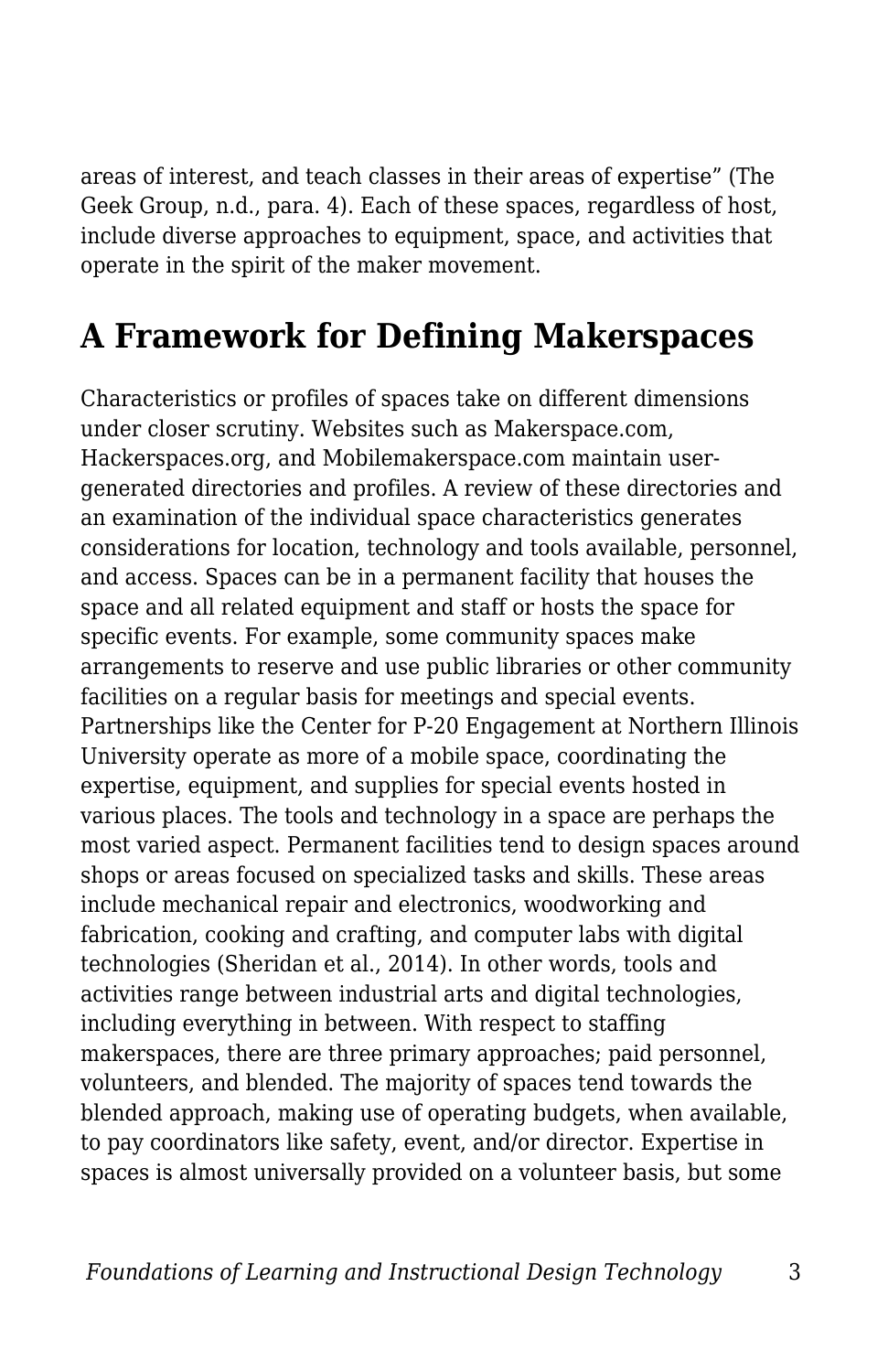spaces also call upon volunteers to manage daily operations. Access to spaces also takes on different forms. Some spaces allow open access to a community, accepting donations and/or charging for specific services like 3D printing or use of equipment. Other spaces are open on a membership basis, meaning that an individual or family pays a monthly or yearly fee for open access to all expertise, tools, and materials. Age of the visitors may also be a consideration, ranging from inviting members of all ages to focusing on specific age groups. Still other spaces are completely closed, only allowing access to a specific group of individuals. Spaces in PK-12 schools often fall in this latter classification, only allowing currently enrolled students to access the makerspace. Some spaces focus efforts at specific points along a virtual spectrum while others work at multiple points on the spectrum. Figure 1 illustrates this multidimensional framework for profiling these characteristics.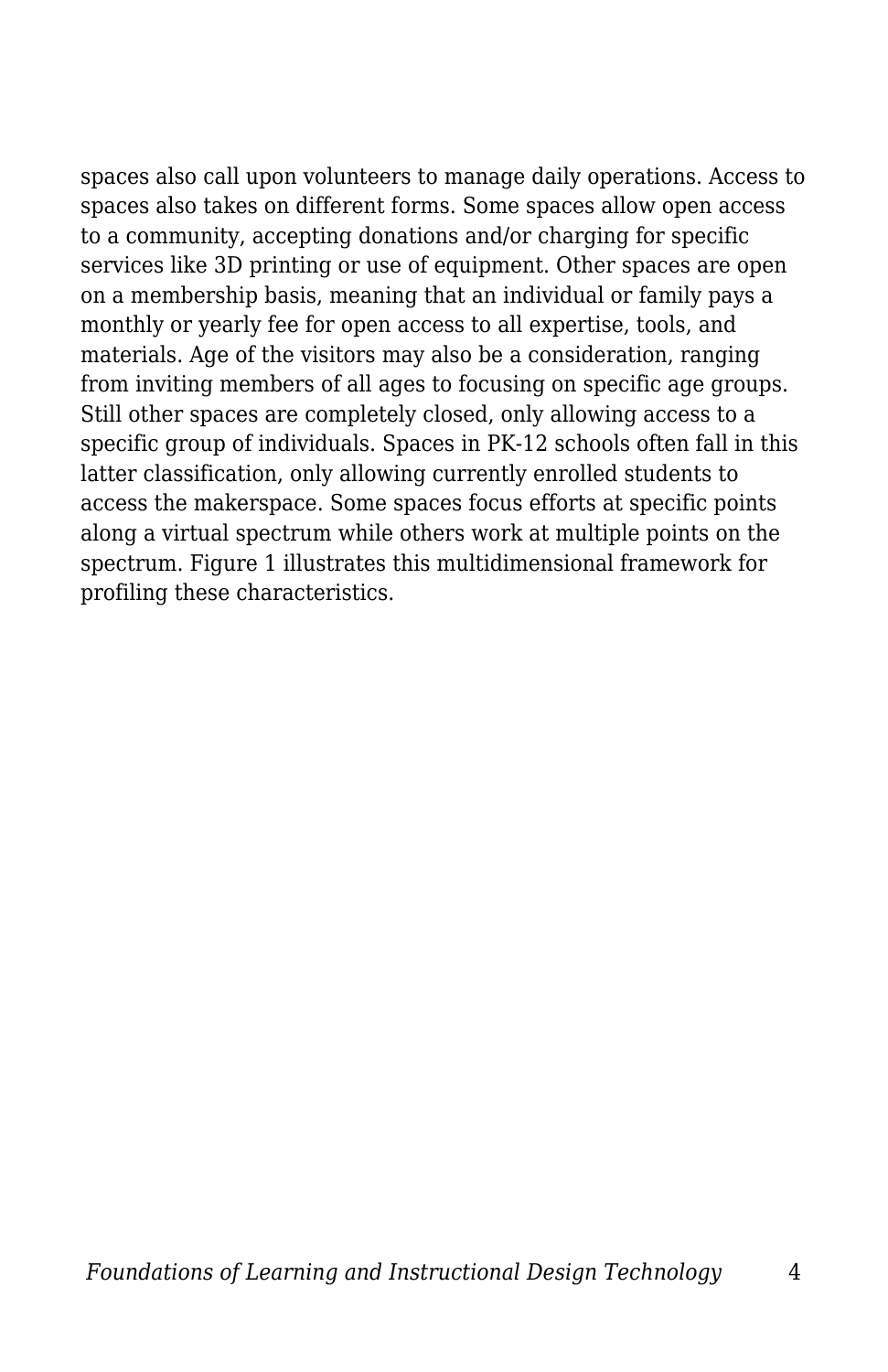

**Figure 1.** Makerspace framework

Each line represents a spectrum along which a space may operate, either by initial setup and design or through evolving changes. The spiral that swirls around the axis represents a multidimensional nature. For example, the WyoMakers makerspace at the University of Wyoming operates as a permanent facility, housed in a campus building, with primarily digital technologies, staffed by paid student workers and volunteers, with open access to the community. Photographs of WyoMakers are illustrated in Figure 2. Comparatively, only students enrolled in specific courses at Jackson Hole High School (JHHS) can use the campus FabLab, which is housed in a wing of the main school building with a mixture of industrial arts tools and digital technologies. The FabLab is staffed by school faculty. These two makerspace profiles help illustrate how the framework helps describe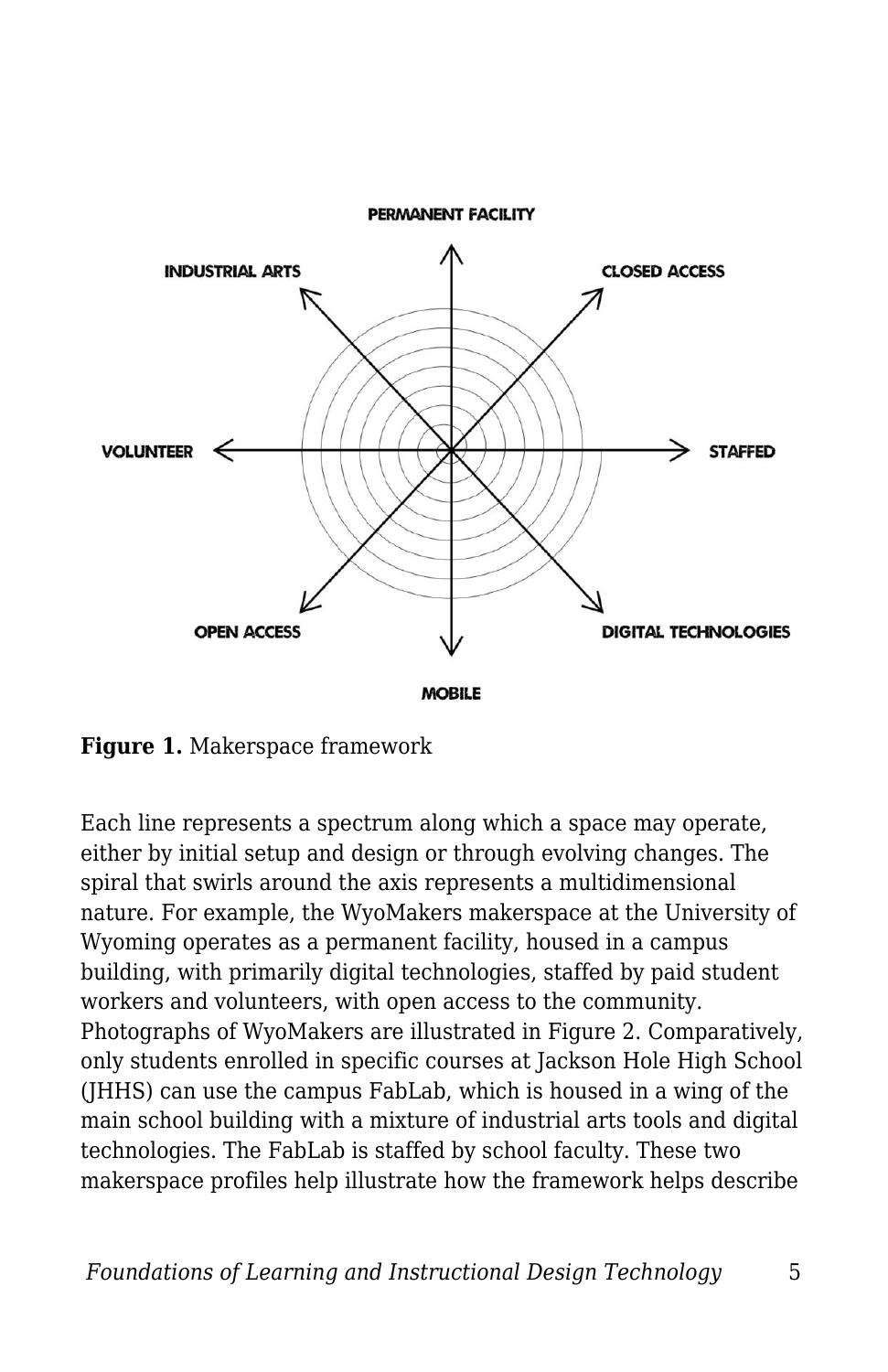the features and functions of a space.



**Figure 2.** WyoMakers makerspace at the University of Wyoming

Using this framework to define a particular makerspace may help stakeholders evaluate immediate and long-term needs and capabilities. Whether a space is in the early conception phase or assessing continued operation, the framework guides decision-making questions that inform budget, infrastructure, personnel, and more. Some of the questions may be easier to answer than others, depending upon particular circumstances. Many PK-12 schools may prefer to operate a closed facility that only serves enrolled students while college and university makerspaces must decide between opening a space for the community or restricting access. Even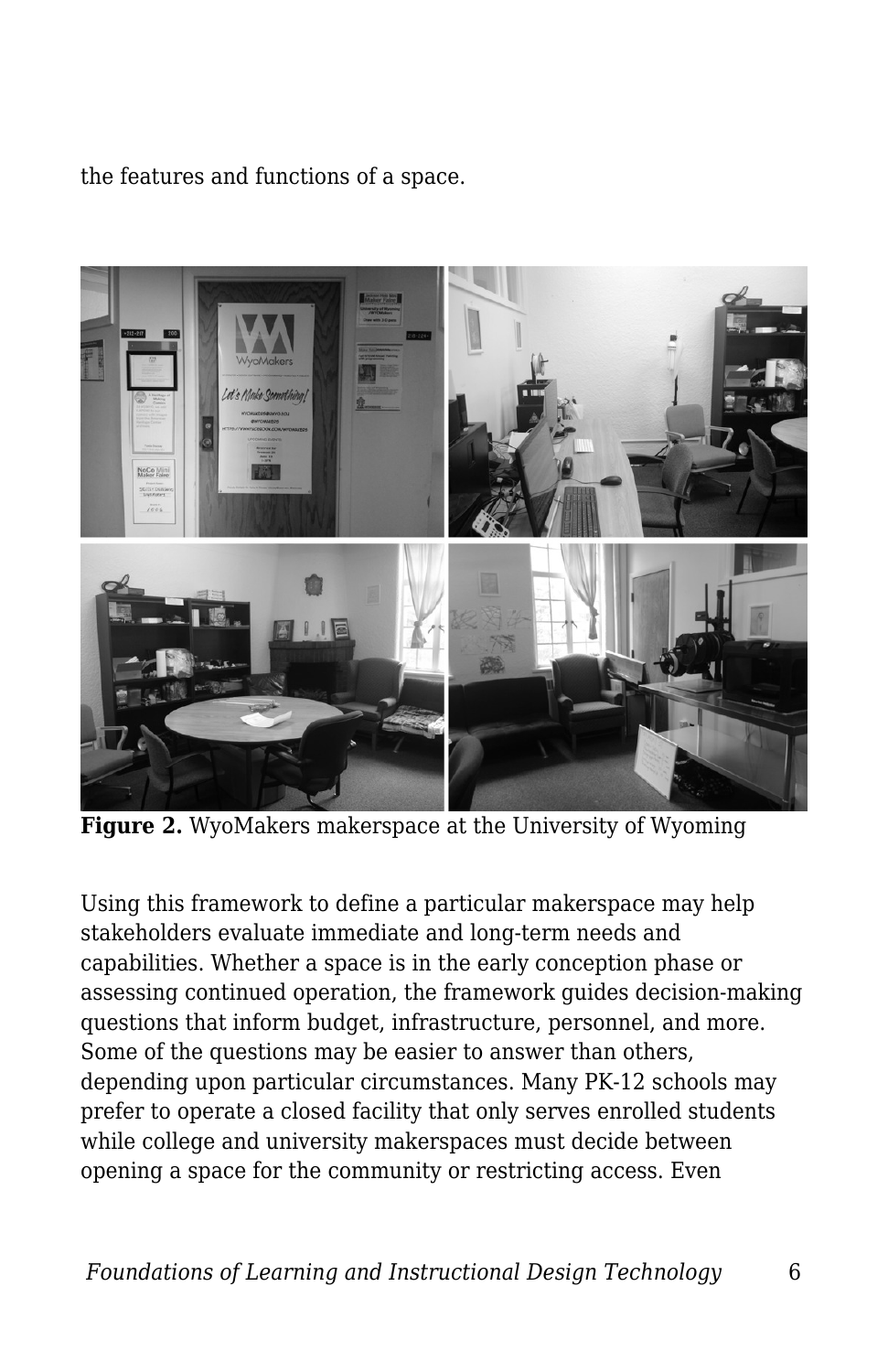community spaces must consider their purpose and mission in conjunction with sponsoring agencies to make a similar decision. The access decision informs budgetary concerns when assessing the cost of consumable materials (filament for a 3D printer) and equipment maintenance (blades for silhouette cutters). When considering the funding question, sponsorships must be taken into consideration. Makerspaces that receive funding from a parent organization such as municipal or taxpayer funds may have guidelines on how money can be spent, but still operate in an open fashion. Other examples of sponsorships include competitions such as the CTE Challenge from the U.S. Department of Education (2016) or even corporations like MakerBot. Alternatively, a community space with open access with no primary budget provider would be well served charging a membership fee or offering specific access or services on a fee-for-use basis. Staffing decisions in a space involve questions such as "do individuals need a particular credential to work here?" A closed-access space built into the curriculum of a PK-12 school likely requires staffers to be faculty employed by the school with an endorsement in a particular subject area; whereas an open access university space may allow anyone in the community to work there. Lastly, and likely the most fluid of all decisions, is that of what tools and technology to provide in expertise and/or access. Some makerspaces have found success starting with digital tools more readily available as they draft growth plans and seek the funding or other means to acquire resources to expand. The decision related to the tools and activities available in a space should also take into consideration the expertise of paid and volunteer staff. Thus, working through each of the primary elements of the framework will inform multiple operating decisions.

## **Learning in Makerspaces**

Regardless of how the space is designed or how it shifts over time, the learning that occurs in a makerspace takes on both formal and informal elements. Just as the spiral in Figure 1 illustrates the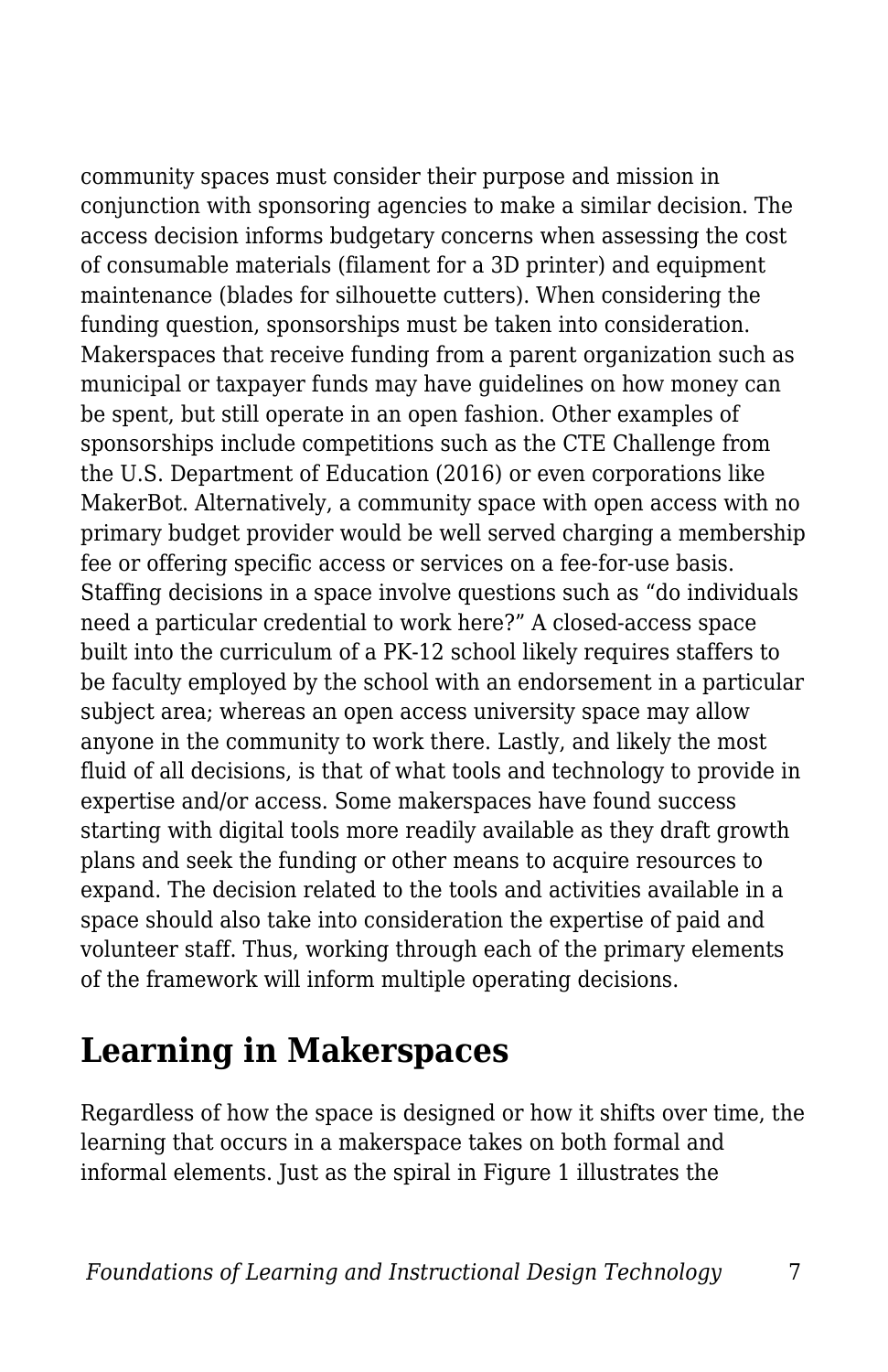multidimensional quality, it also embodies the learning that occurs in the space with the assistance of each spectrum. Guidelines of makerspaces include accepting and learning from failure, encouraging experimentation, supporting unintentional consequences of damage to equipment, and facilitating collaboration (Kurti, Kurti, & Fleming, 2014). Those familiar with the various iterations and implementations with what many refer to as career and technology education (CTE) programs likely see resemblances between some makerspaces and the shop and fabrication spaces often encountered with workshop-based learning environments that specialize in skilled trades and equipment operation (Great Schools Partnership, 2014). The differentiation and perhaps most significant distinction rests in the ability of a makerspace to shift from completely closed access to inviting external expertise as well as the learning from failure entrepreneurial spirit and fluid, evolving nature. Communities and schools that attempt to create a makerspace or rebrand an existing facility under the assumption that a space can only exist in their context if it contains a specific list of equipment aligned directly to scripted curriculum suffer from a narrow view of the maker movement and embodied character.

### **Blending Formal and Informal Learning**

With the rise in attention to and popularity of the maker movement, scholars and practitioners have rushed to capitalize on this momentum under the guise of everything from educational reform to salvaging educational facilities and programs. Economic downturns and renewed interest in the DIY approach and hands-on construction helped introduce and even foster maker movement growth (Lahart, 2009). While leaders have argued about the role of creativity in the classroom and grappled with reconciling educational policies and mandates with curricular strategies and assessment, communities embraced centers of informal learning engagement. Teachers and schools then began to see the makerspace as a means to reinvent curriculum through a constructionist paradigm (Donaldson, 2014)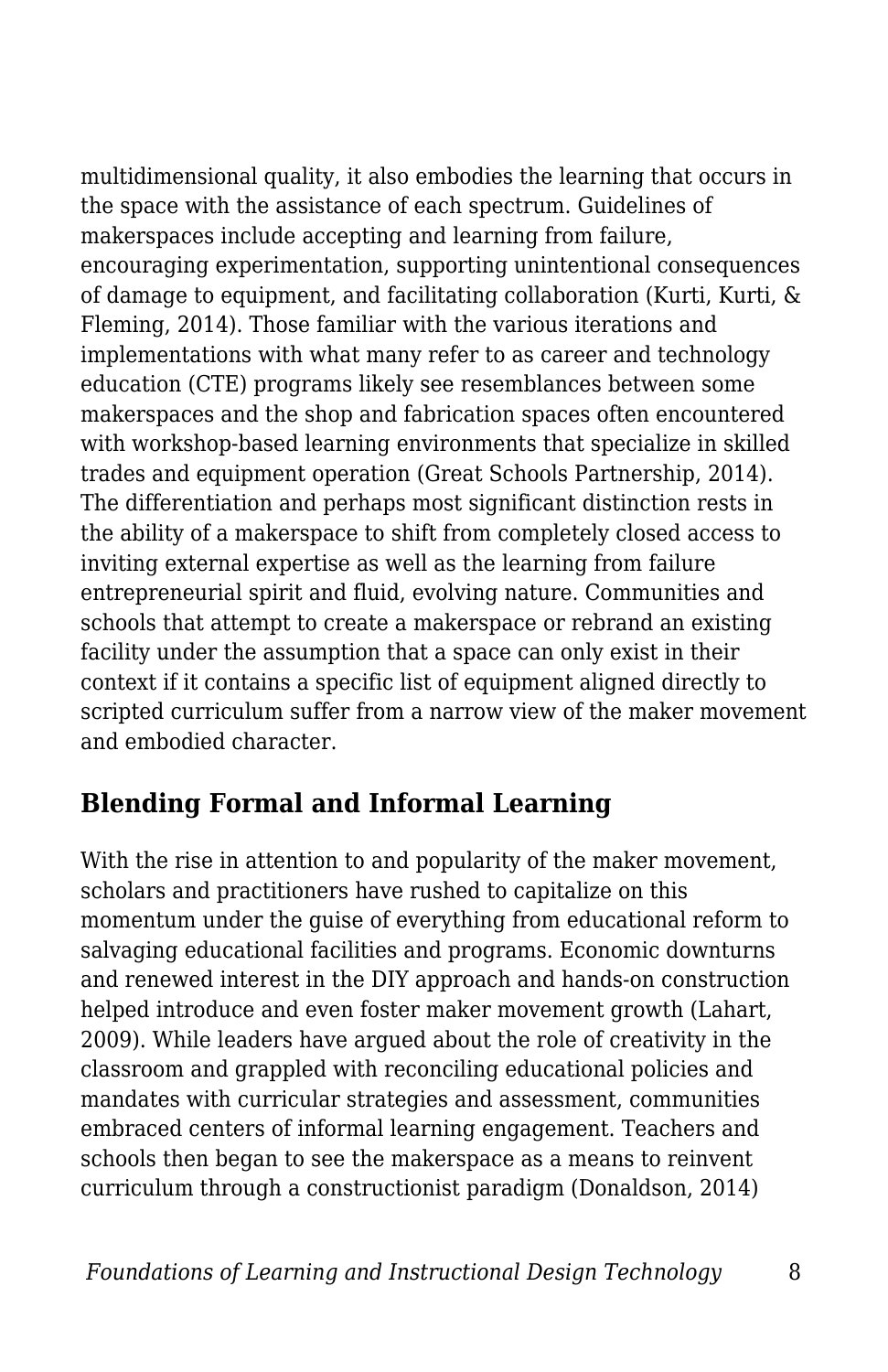with the ability to promote learning and innovation skills such as the Partnership for 21st Century Learning's (2011) 4Cs — critical thinking, communication, collaboration, and creativity. However, given the movement's deep connection to informal learning, schoolbased makerspaces must now consider how to blend this approach with formal learning.

Makerspaces inherently hold potential for learning through varied drop-in or scheduled activities and clubs, but the informal emphasis poses challenges to educators. As Kurti, Kurti, and Fleming (2014) noted, "Learning may occur, but it is not the primary objective" (p. 8). An individual's primary objective or purpose in a makerspace varies as widely as the different types of spaces that exist. The driving informal learning factor that occurs rests in a learner-centered approach. In other words, the learner determines what activity he or she wants to undertake, triggering a self-regulated learning phenomenon wherein the the individual serves as the primary driver of all actions based upon intrinsic motivation (Zimmerman, 1986). All knowledge and skill necessary to complete that activity then become the responsibility of the learner, and he or she must seek out the expertise and resources to help complete the activity. This expertise takes the form of volunteered and paid staffers, both in residence and invited. The makerspace also facilitates access to other resources such as online videos or tutorials, consumable materials necessary for the activity, and safety support. Education researchers easily look at this specific learning environment and draw parallels between informal makerspace learning and problem-based learning (PBL). At the very core of a makerspace lies an ill-structured problem, a learner wanting to learn a new skill or create something he or she has never attempted before, with many ways to approach and solve the problem, and this aligns perfectly with Jonassen's (2000) definition of PBL. Even the individual variable of engaging in self-directed learning sits as a cornerstone to PBL design (Scott, 2014). Although many educators and researchers have attempted to encourage and foster PBL curriculum in PK-12 schools (Gallagher, 1997; Hmelo- Silver,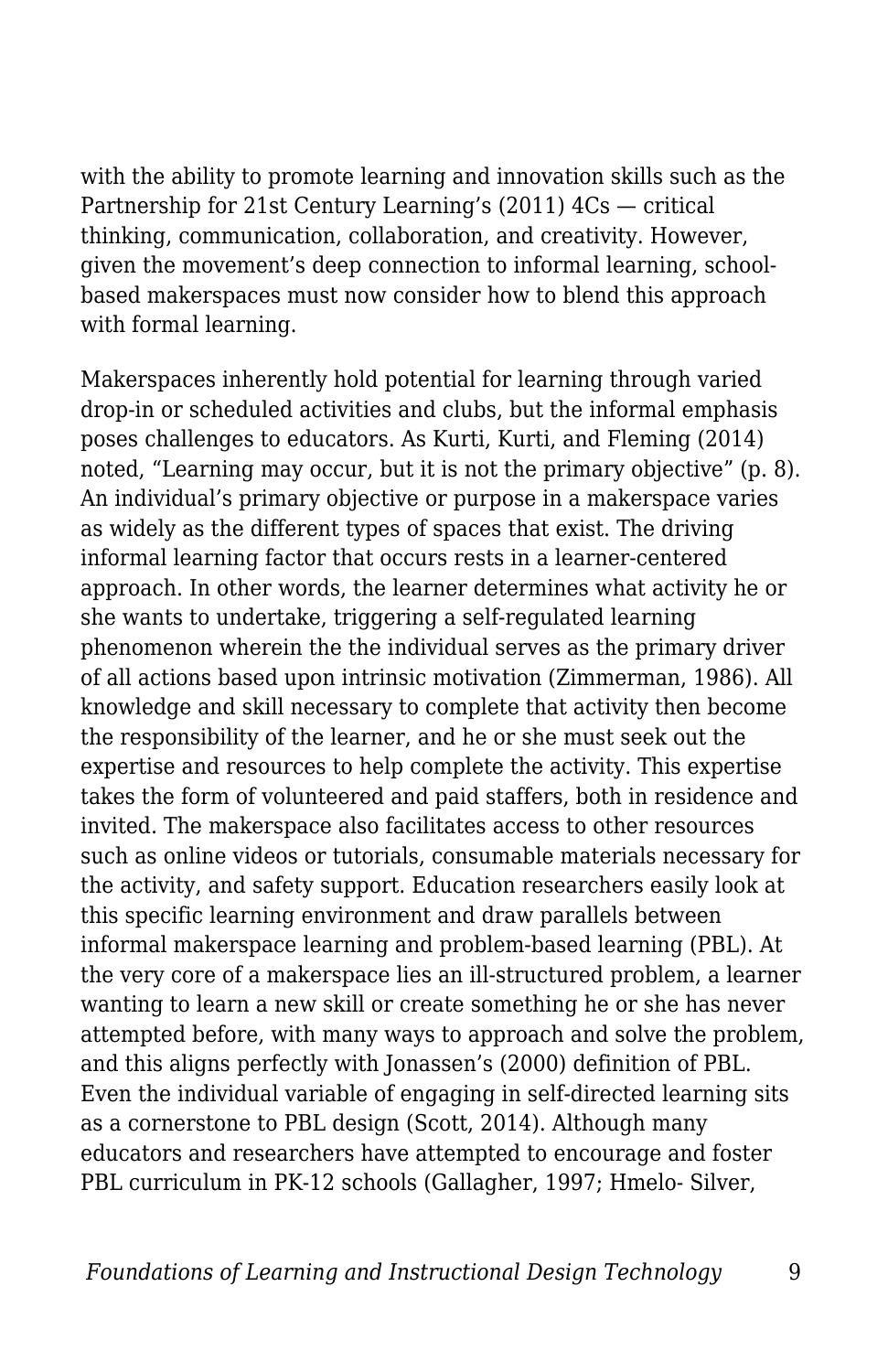2004; Ward & Lee, 2002), actual implementation has been difficult (Brush & Saye, 2000; Ertmer & Simons, 2006; Frykholm, 2004). Among the issues recognized by teachers as a barrier to adopting PBL, Ertmer, et al. (2009) found that allowing students to take responsibility for their learning and effectively integrating technology tools arose as a common theme. Perhaps then, the makerspace approach provides a means for clearing this challenge and making PBL easier to adopt while simultaneously bridging the formal and informal.

Returning to the earlier example makerspaces in Wyoming provides examples of how learning transcends individual projects. The WyoMakers space currently operates on a drop-in basis for students, faculty, staff, and community members to take advantage of tools, expertise, and resources. However, formal courses at the University of Wyoming may take advantage of scheduling the space. For example, the Agricultural Education methods course for preservice teachers requested a special informational session in Fall 2015 for the students to learn about the available tools and consider how they might use these facilities as educators. The formal instruction included a brief overview of tools found in WyoMakers as well as tools found in schoolbased makerspaces around Wyoming in conjunction with demonstrations of the equipment. The preservice teachers worked through basic safety training for the 3D printers before exploring Thingiverse.com for relevant projects that might align with their proposed lesson plans. In particular, multiple students found particular use for an open-source hydroponics lesson (see 3dprintler, 2014). The students experienced using a 3D printer to load and begin printing one of the objects, evaluating the final print for suitable use. The falling semester, these students completed their teaching residencies, where one preservice teacher found herself in a facility that required using 3D printers and design software. Her experience in the WyoMakers makerspace allowed her to be better prepared to design formal learning experiences for her students. From an interdisciplinary standpoint, the JHHS FabLab provides an exemplary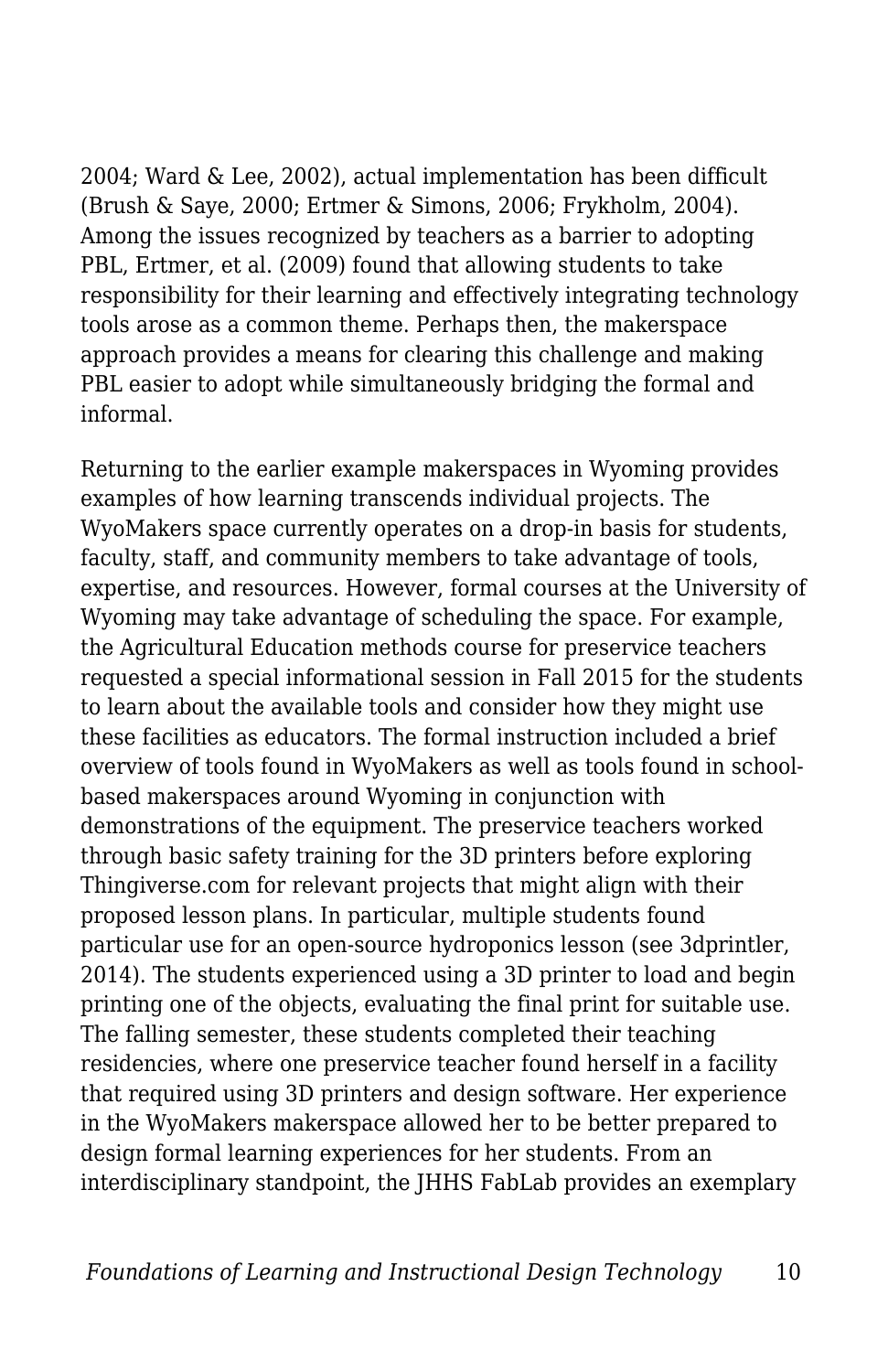example of how multiple courses can take advantage of the maker learning environment. Junior and senior students at JHHS must complete a Greek mythology unit as part of their English/Language Arts curriculum. At the conclusion of the unit, students are challenged to re-create a scene or character from one of the stories in a medium of their choice. A student enrolled at JHHS during the 2015-2016 school year opted to design a figurine of Perseus using the AutoCAD software, working through iterations of prototypes and testing his designs. From meticulously adjusting measurements of scale to ensuring that features of the figurine matched descriptions of Perseus from the stories, the student spent two weeks working informally in the FabLab under the guidance of the space manager to achieve the goals of the assignment. Ultimately, the English teacher worked in conjunction with the makerspace coordinator to assess the student's ability to meet the original assignment requirements. Neither teacher had any obligation to encourage the student to seek a creative solution to the assignment or work with him. However, they seized upon the opportunity to take a risk and allow something nontraditional. Recent legislative changes announced as part of the *Every Student Succeeds Act* (ESSA) might help create a more favorable environment for these types of collaborative, risk-taking assessments in the classroom. For example, reducing duplicative standardized assessments and possibilities related to competency- and/or performance-based assessments (O'Brien, 2016) conceivable opens up the potential for formal assessment informed by informal learning.

#### **Expansion and Evolution**

Referring back to the proposed framework in Figure 1 and previous makerspace profiles discussed, consider the relationship between a closed-access space tied to a specific course or set of courses/curriculum. The earlier comparison with CTE facilities takes on an old perspective. Makerspaces in a community thrive due to their fluid and evolving nature that invites interdisciplinary collaboration. CTE facilities, arguably, fell out of favor with formal education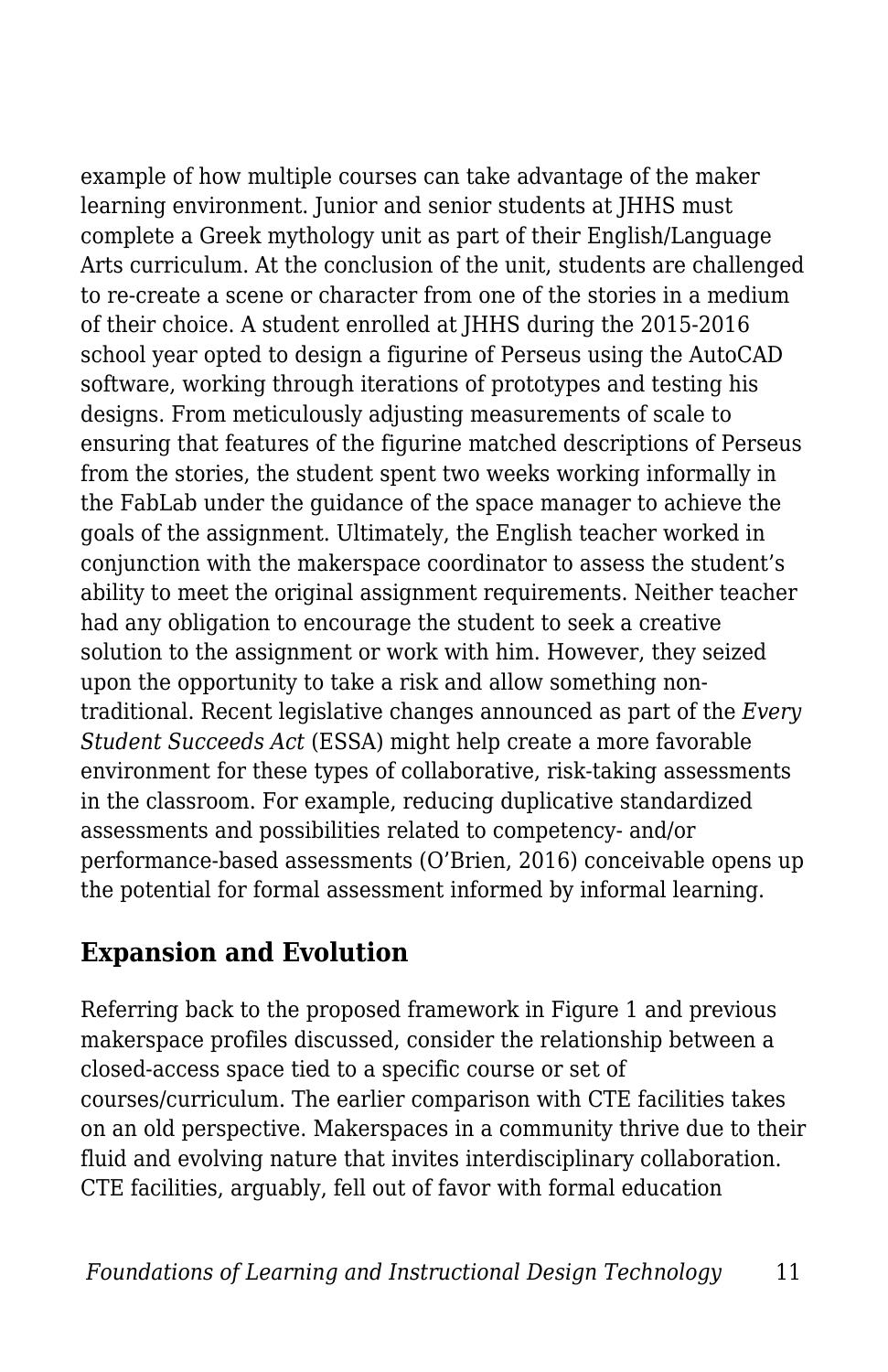through budget cuts and policies or practices that only allowed certain subgroups of students to use the space. Example policies and programs include college-bound or career-ready tracks of courses prescribed for students. In some cases, these practices segregated students, emphasizing post-secondary education over vocational opportunities (Baxter, 2012). If schools adopt a proactive stance of applying open philosophies, collaborative management and use, and integrated project facilitation, they may be able to sustain the maker movement beyond initial hype and implementation. How a PK-12 school approaches these characteristics likely depends largely on breaking down subject-based silos and inviting teachers and staff to experiment with team-teaching or guest teaching in an interdisciplinary PBL approach, which is not uncommon in some postsecondary classrooms. However, adopting such an approach forces school administrations to also shift from a low-risk mindset to one that encourages risk-taking and nontraditional systems thinking. If a school considers creating a makerspace or rejuvenating an existing curricular program, they would be mindful to heed this guidance and incorporate sustainability into each characteristic of the framework in Figure 1 or suffer the hazard of watching their space quickly become obsolete. To truly attain sustainability and not be considered the next generation of obsolete computer labs or workshops, school-based makerspaces must continuously evaluate and evolve.

### **References**

3dprintler. (2014). 3Dponics – open-source collaboration – Building the ultimate space farm. Retrieved from http://www.thingiverse.com/thing:376158

Baxter, J. (2012, February). CTE funding: An uphill battle. *Techniques*, 20–23.

Brush, T., & Saye, J. (2000). Implementation and evaluation of a student-centered learning unit: A case study. *Educational Technology*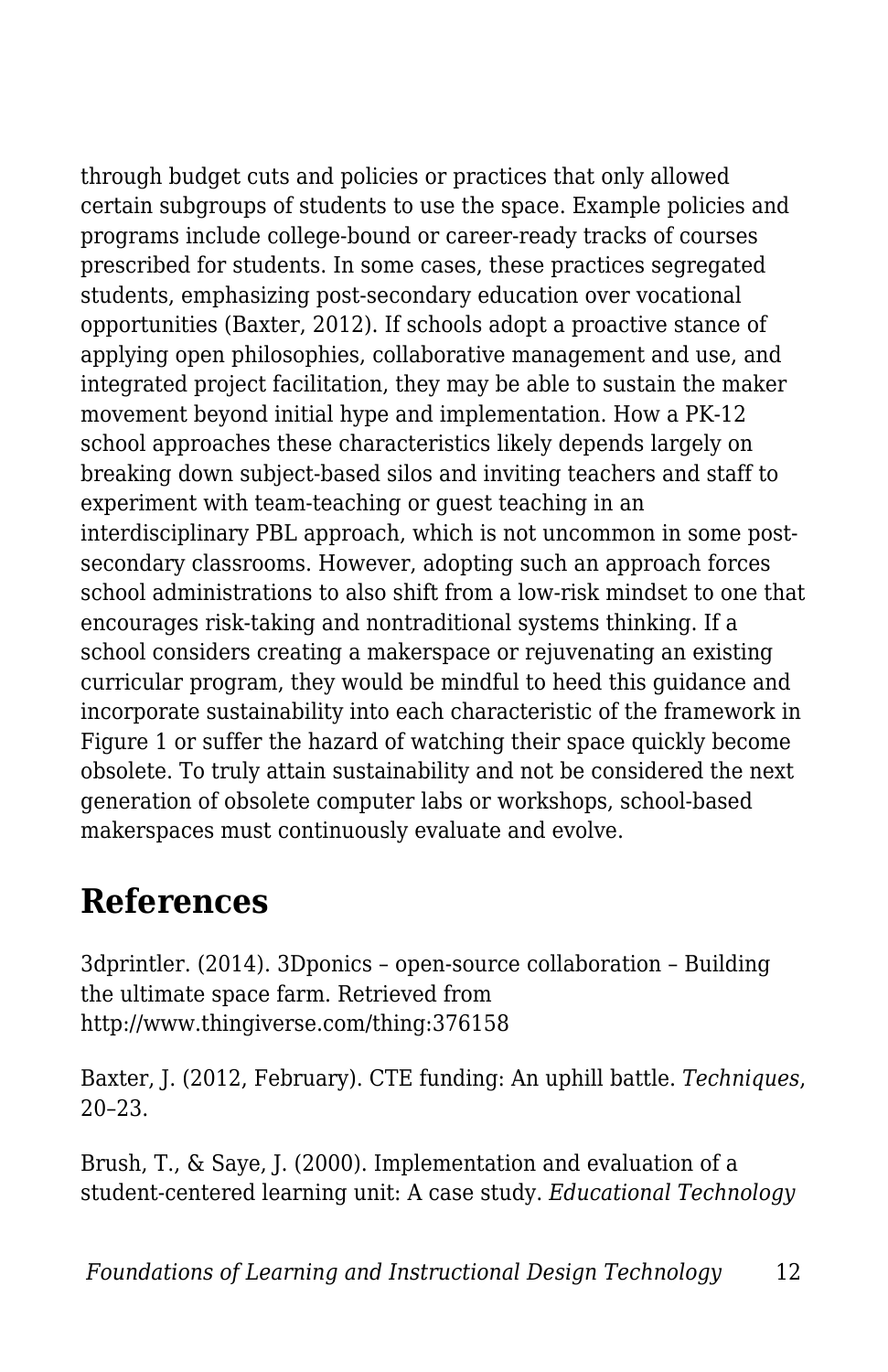*Research and Development*, *48*(3), 79–100. doi:10.1007/BF02319859

Donaldson, J. (2014). The maker movement and the rebirth of constructionism. *Hybrid Pedagogy*. Retrieved from [https://edtechbooks.org/-kk](http://www.hybridpedagogy.com/journal/constructionism-reborn/)

Ertmer, P. A., Glazewski, K. D., Jones, D., Ottenbreit-Leftwich, A. T., Collins, K., & Kocaman, A. (2009). Facilitating technology-enhanced Problem-Based Learning (PBL) in the middle school classroom: An examination of how and why teachers adapt. *Journal of Interactive Learning Research*, *20*(1), 35–54.

Ertmer, P., & Simons, K. D. (2006). Jumping the PBL implementation hurdle: Supporting the efforts of K–12 teachers. *Interdisciplinary Journal of Problem-Based Learning*, *1*(1), 40–54. doi:10.7771/1541-5015.1005

Frykholm, J. (2004). Teachers' tolerance for discomfort: Implications for curricular reform in mathematics. *Journal of Curriculum and Supervision*.

Gallagher, S. A. (1997). Problem-based learning: Where did it come from, what does it do, and where is it going? *Journal for the Education of the Gifted*, *20*(4), 332–362.

The Geek Group. (n.d.). About. Retrieved from [https://edtechbooks.org/-yI](http://thegeekgroup.org/about-2/)

Gingsberg, S. (2015). Makerspaces in libraries. *Libraries & maker culture: A resource guide*. Retrieved from [https://edtechbooks.org/-he](http://library-maker-culture.weebly.com/makerspaces-in-libraries.html)

Great Schools Partnership. (2014). Career and technical education. *The Glossary of Education Reform*. [Retrieved from](http://edglossary.org/career-and-technical-education/) <http://edglossary.org/career-and-technical-education/> [\[https://edtechbooks.org/-bP\]](http://edglossary.org/career-and-technical-education/)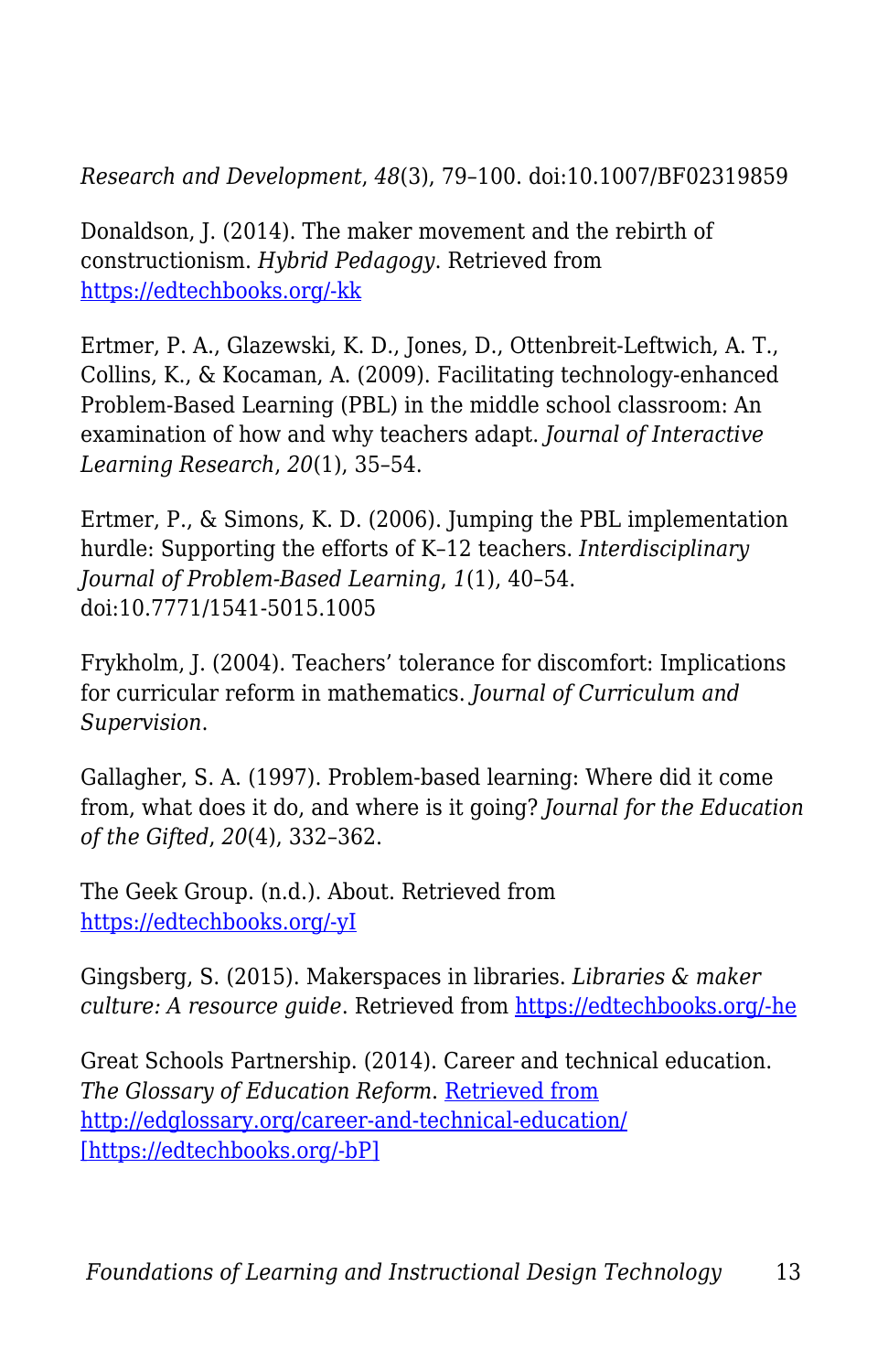Hmelo-Silver, C. E., & Barrows, H. S. (2006). Goals and strategies of a problem-based learning facilitator. *Interdisciplinary Journal of Problem-Based Learning*, *1*(1), 5–22. doi:10.7771/1541-5015.1004

Jonassen, D. (2000). Toward a design theory of problem solving. *Educational Technology Research and Development*, *48*(4), 63–85. doi:10.1007/bf02300500

Kurti, R. S., Kurti, D., & Fleming, L. (2014). The philosophy of educational makerspaces: Part 1 of making an educational makerspace. *Teacher Librarian*, *41*(5), 8–11.

Lahart, J. (2009, November 13). Tinkering makes comeback amid crisis. *The Wall Street Journal*. Retrieved from [https://edtechbooks.org/-Vn](http://www.wsj.com/articles/SB125798004542744219)

Minsker, E. (2009, March 9). Hacking Chicago. *The Columbia Chronicle*. Retrieved from [https://edtechbooks.org/-Ik](http://www.columbiachronicle.com/arts_and_culture/article_725403c9-47cd-5fa7-b8fd-66ce617312dd.html)

Morin, B. (2013, May 2). What is the maker movement and why should you care? *Huffington Post*. Retrieved from [https://edtechbooks.org/-yu](http://www.huffingtonpost.com/brit-morin/what-is-the-maker-movemen_b_3201977.html)

O'Brien, A. (2016). 5 ways ESSA impacts standardized testing. Retrieved from [https://edtechbooks.org/-sL](http://www.edutopia.org/blog/5-ways-essa-impacts-standardized-testing-anne-obrien)

Papert, S., & Harel, I. (1991). Situating constructionism. In *Constructionism* (pp. 1–11). New York: Ablex Publishing Corporation.

Partnership for 21st Century Skills. (2011). *Framework for 21st century learning*. Washington, D.C. Retrieved from [http://www.p21.org](http://www.p21.org/)

Scott, K. S. (2014). A multilevel analysis of problem-based learning design characteristics. *Interdisciplinary Journal of Problem-Based Learning*, *8*(2), 4–9. doi:10.7771/1541-5015.1420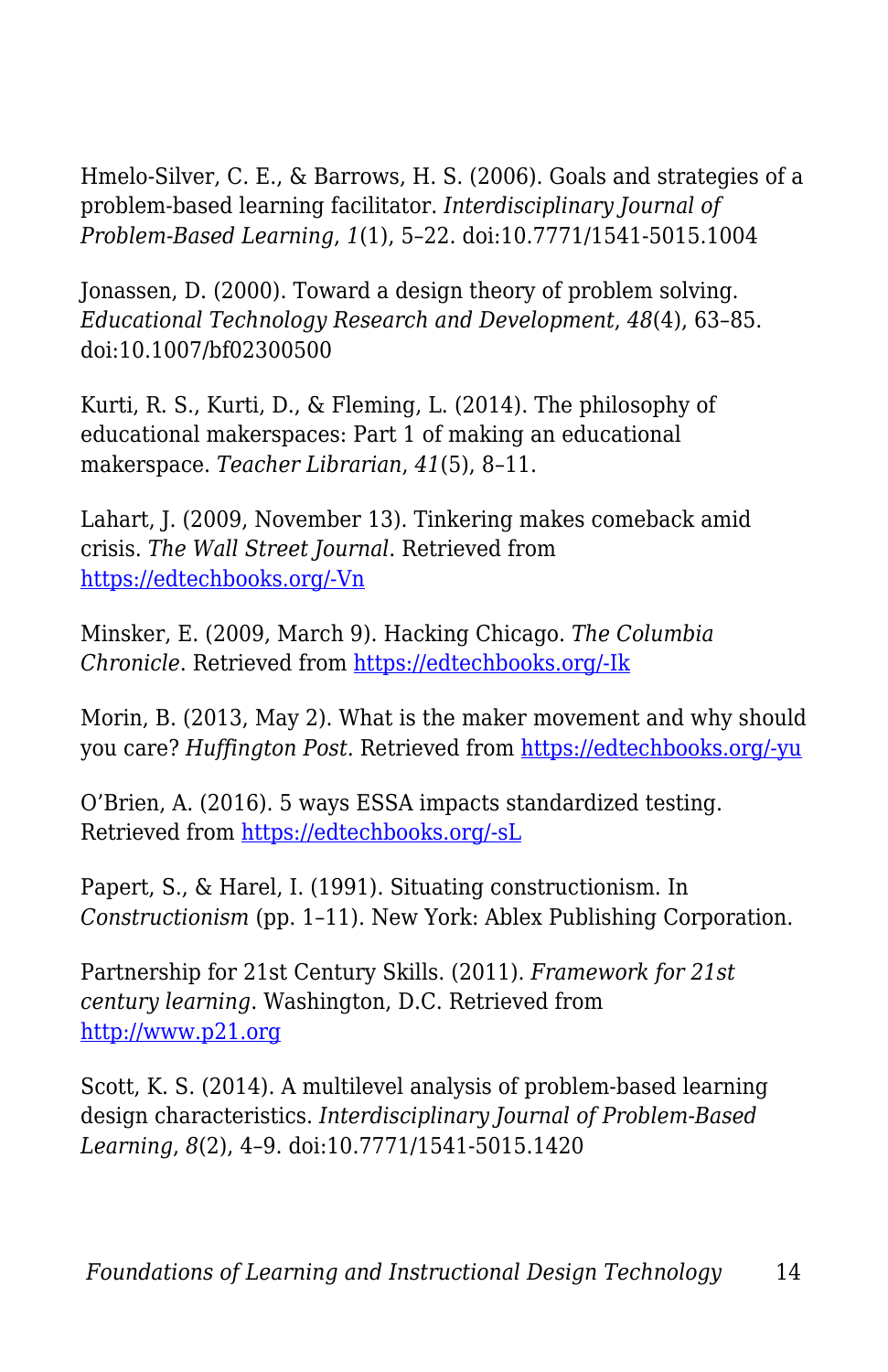Sheridan, K. M., Halverson, E. R., Litts, B. K., Brahms, L., Jacobs-Priebe, L., & Owens, T. (2014). Learning in the making: A comparative case study of three makerspaces. *Harvard Educational Review*, *84*(4), 505–532. doi:10.17763/haer.84.4.brr34733723j648u

U.S. Department of Education. (2016). CTE Makeover Challenge. Retrieved from [https://edtechbooks.org/-Ls](http://www.ctemakeoverchallenge.com/challenge-details/challenge/)

Vygotsky, L. S. (1978). *Mind in society: The development of higher psychological processes*. Cambridge, MA: Harvard University Press.

Ward, J. D., & Lee, C. L. (2002). A review of problem-based learning. *Journal of Family and Consumer Science Education*, *20*(1), 16–26.

Zimmerman, B. J. (1986). Becoming a self-regulated learner: Which are the key subprocesses? *Contemporary Educational Psychology*, *11*(4), 307–313. doi:10.1016/0361-476X(86)90027-5



Please complete this short survey to provide feedback on this chapter: <http://bit.ly/DousayMakerspaces>